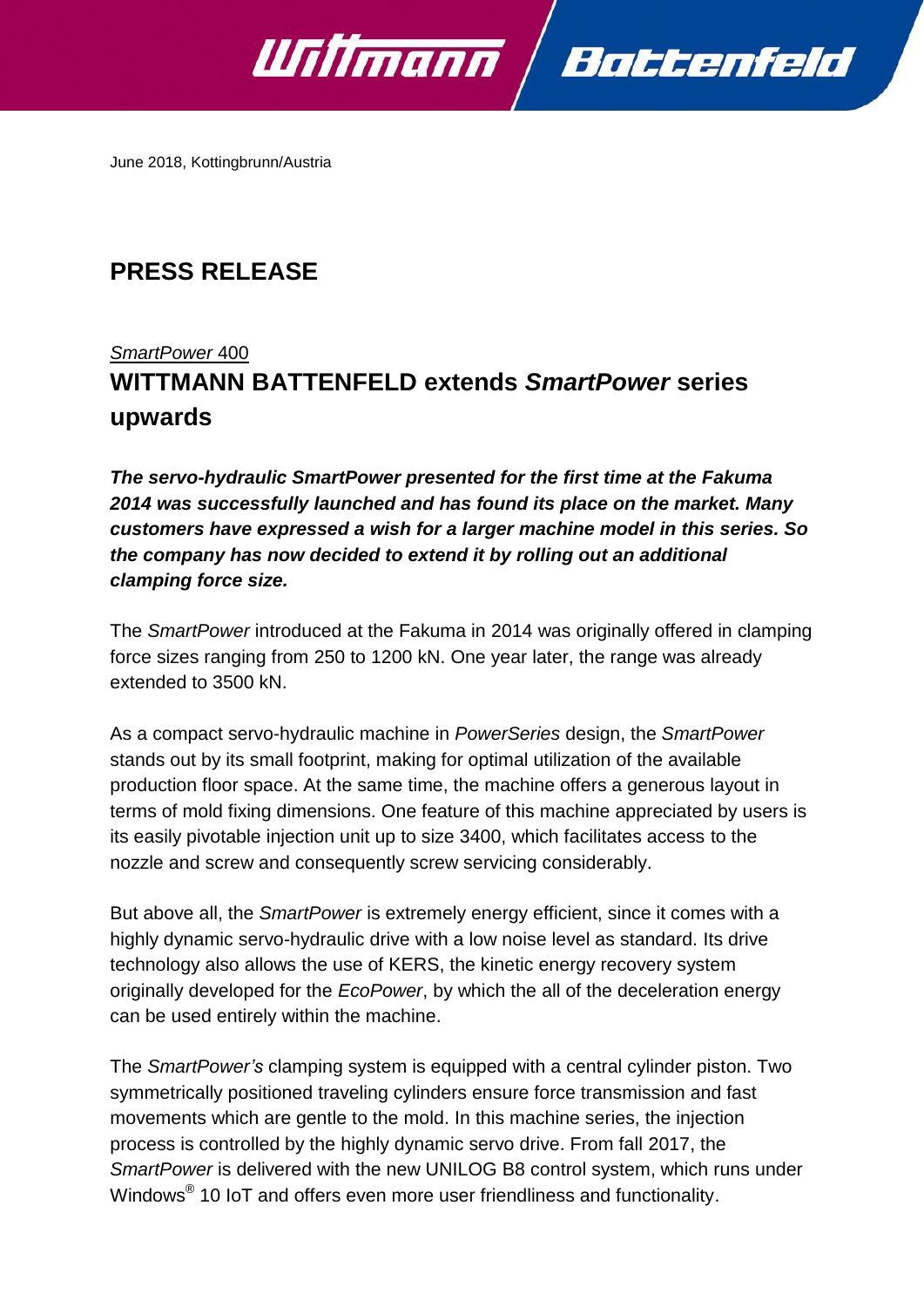

In response to the market success of this machine, WITTMANN BATTENFELD has now decided to extend the *SmartPower* range up to a clamping force size of 400 t. The official sales release of the new model will take place at the tenth anniversary celebration of WITTMANN BATTENFELD in mid-June. This extension also includes the multi-component machines of the *SmartPower* series, which means that from June onwards, the *SmartPower* COMBIMOULD will be available with clamping forces ranging from 600 to 4000 kN.

In the *SmartPower* COMBIMOULD, each injection unit is equipped with its own servo-hydraulic drive. The resulting major advantages for users are ultimate energy efficiency and independent, parallel operation of all injection aggregates. In this way, the shortest possible cycle times can be achieved, together with low energy consumption.

The large distances between tie-bars in the servo-hydraulic *SmartPower* allow for the installation of larger rotary units and larger molds. With this attribute, the machine series is ideally suited for multi-component operation. The aggregates are available in V, S or L configuration as standard. Special arrangements, such as H-H configuration, are also possible.

With the completion of the assembly hall extension for the 10th anniversary celebration, the larger *EcoPower* machines up to 300 t and the *SmartPower* up to 400 t will now also be produced in processing line manufacturing. This will reduce lead times and make it possible to shorten delivery times.



**Fig. 1:** *SmartPower* 400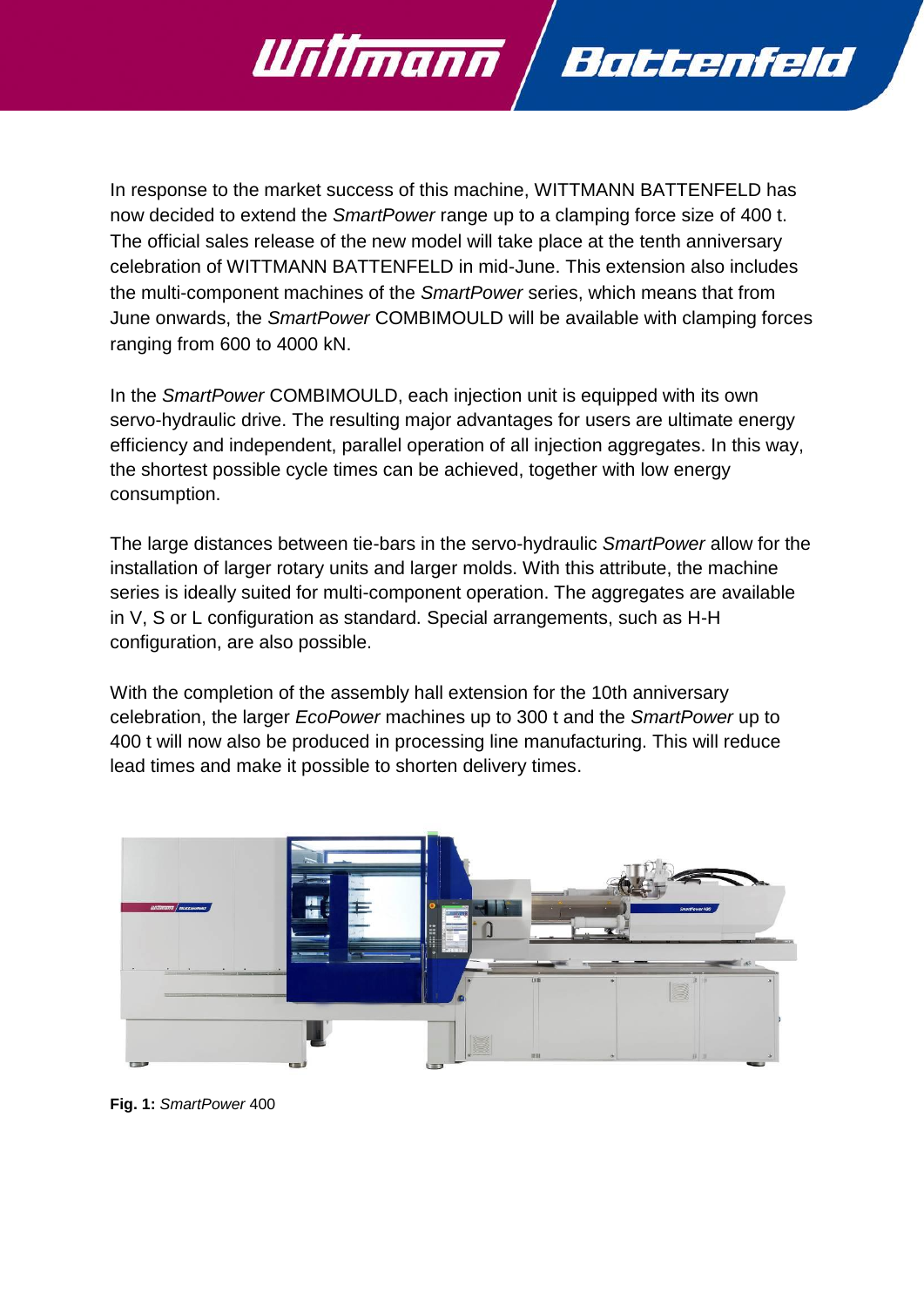



**Fig. 2:** Central hydraulic clamping system of the *SmartPower*



**Fig. 3:** Highly dynamic *SmartPower* servo motor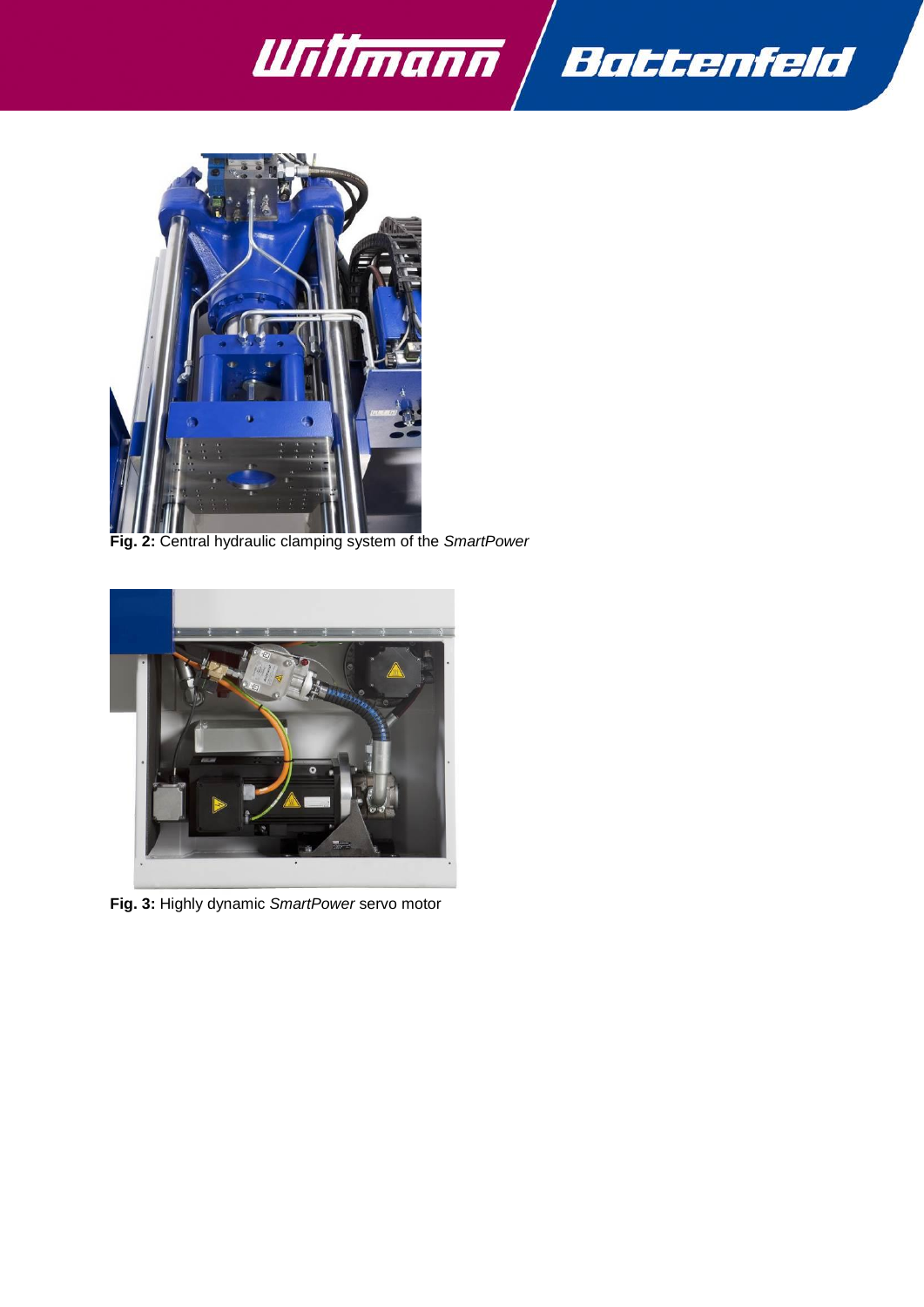



**Fig. 4:** Preparation of line assembly for machines of the *SmartPower* and *EcoPower* series > 180 t

### **The WITTMANN Group**

The WITTMANN Group is a worldwide leader in the production of injection molding machines, robots and peripheral equipment for the plastics processing industry, headquartered in Vienna/Austria and consisting of two main divisions: WITTMANN BATTENFELD and WITTMANN. They jointly operate the companies of the group with eight production plants in five countries, and its additional sales and service companies are active with 33 facilities on all important plastics markets around the world.

WITTMANN BATTENFELD pursues the further expansion of its market position as an injection molding machine manufacturer and specialist for state-of-the-art process technologies. As a supplier of comprehensive, modern machine technology in modular design, the company meets both present and future market demands for plastics injection molding equipment.

The WITTMANN product portfolio includes robots and automation systems, material handling systems, dryers, gravimetric and volumetric blenders, granulators, temperature controllers and chillers. With this diversified range of peripheral appliances, WITTMANN offers plastics processors solutions to cover all production requirements, ranging from independent production cells to integrated plant-wide systems.